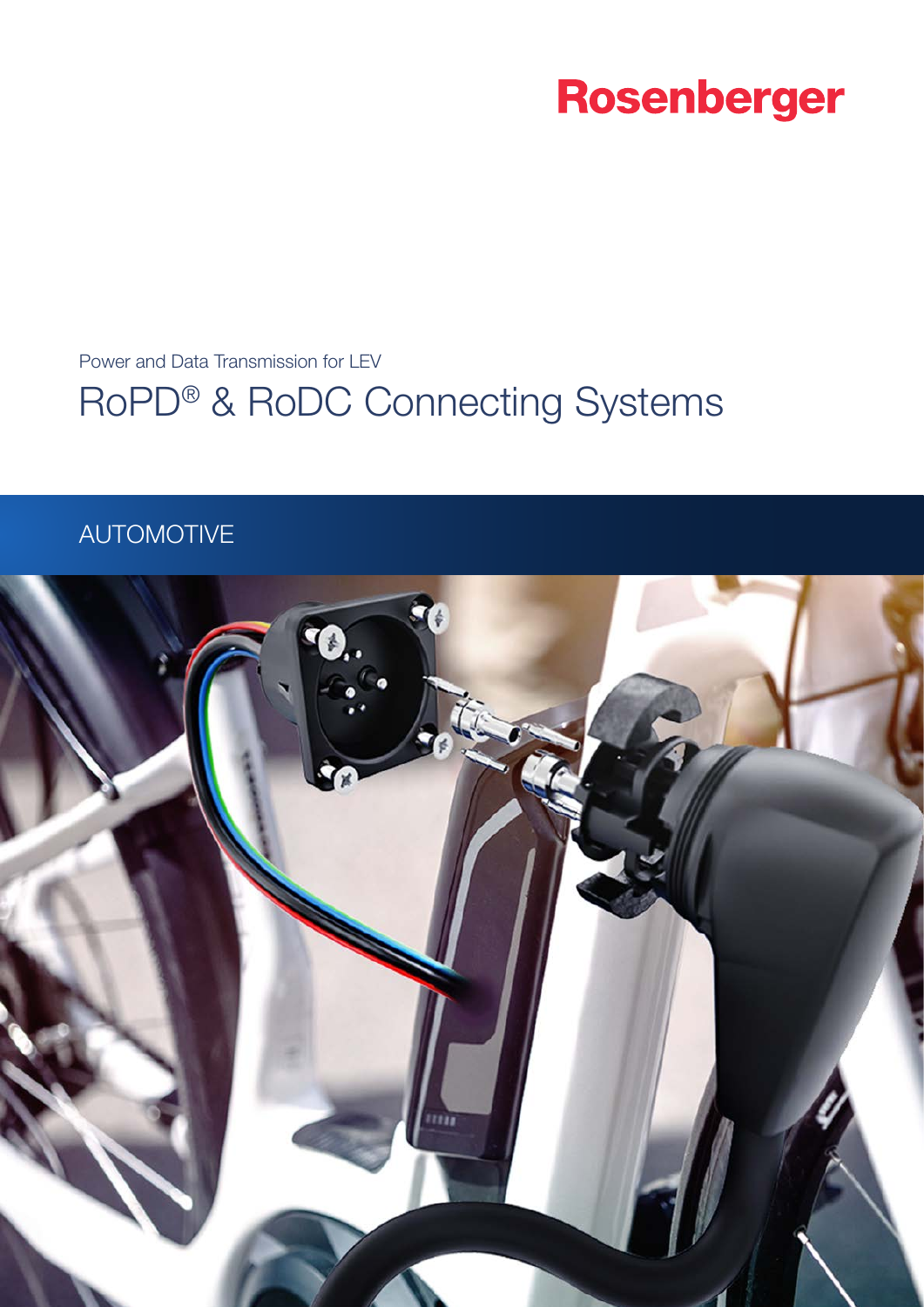

# Rosenberger Group

Rosenberger is one of the world's leading manufacturers of impedance-controlled and optical connectivity solutions. We provide solutions in high-frequency, high-voltage and fiber-optic technology for mobile communication networks, data centers, test & measurement applications, automotive electronics, as well as high-voltage contact systems, medical electronics and aerospace engineering.

A global network of R&D, manufacturing and assembly locations provides innovation, optimized cost structure and excellent customer services. Around 11,000 employees are involved in the development, production and distribution of our products.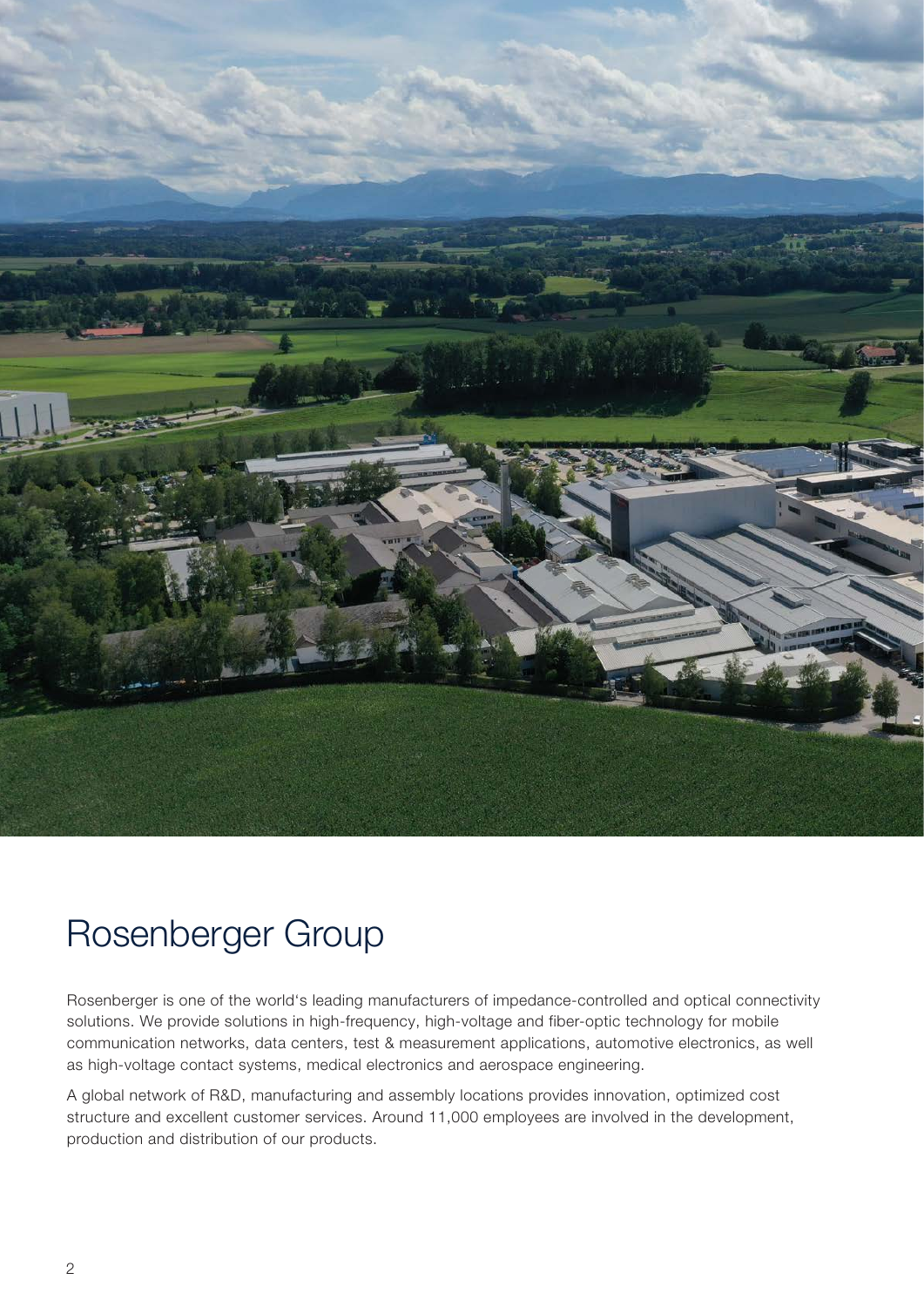

The Rosenberger online catalog contains the current RoPD® product range with specific details, including data sheets, assembly instructions and panel piercings.

www.rosenberger.com/ok/ropd



# **Contents**

| Rosenberger Group                      |       |
|----------------------------------------|-------|
| Competencies & Technology _            | 4     |
| Quality & Environment                  | 5     |
| Magnetic Self-Mating Locking Systems _ | 6     |
| RoPD® – Rosenberger Power Data         |       |
| RoDC - Rosenberger Data Connector      | 1 ( ) |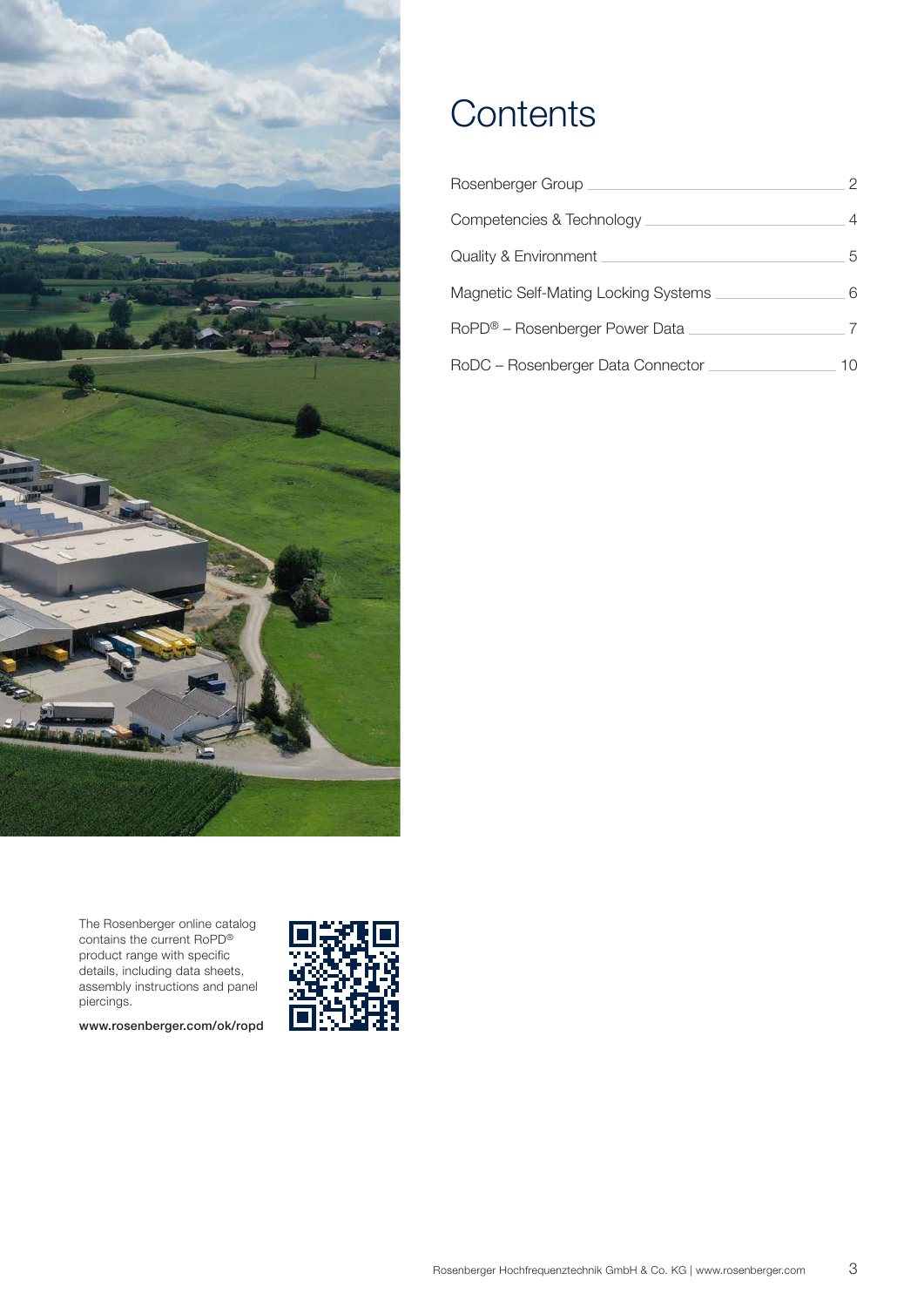# Competencies & Technology

Rosenberger's mission is to be recognized as an innovation and technology leader within its business segments. The most modern manufacturing technologies, the highest possible levels of efficiency in production and continuous development are our core competencies guaranteeing not only fast delivery and strict adherence to delivery dates, but also the highest levels in product quality.

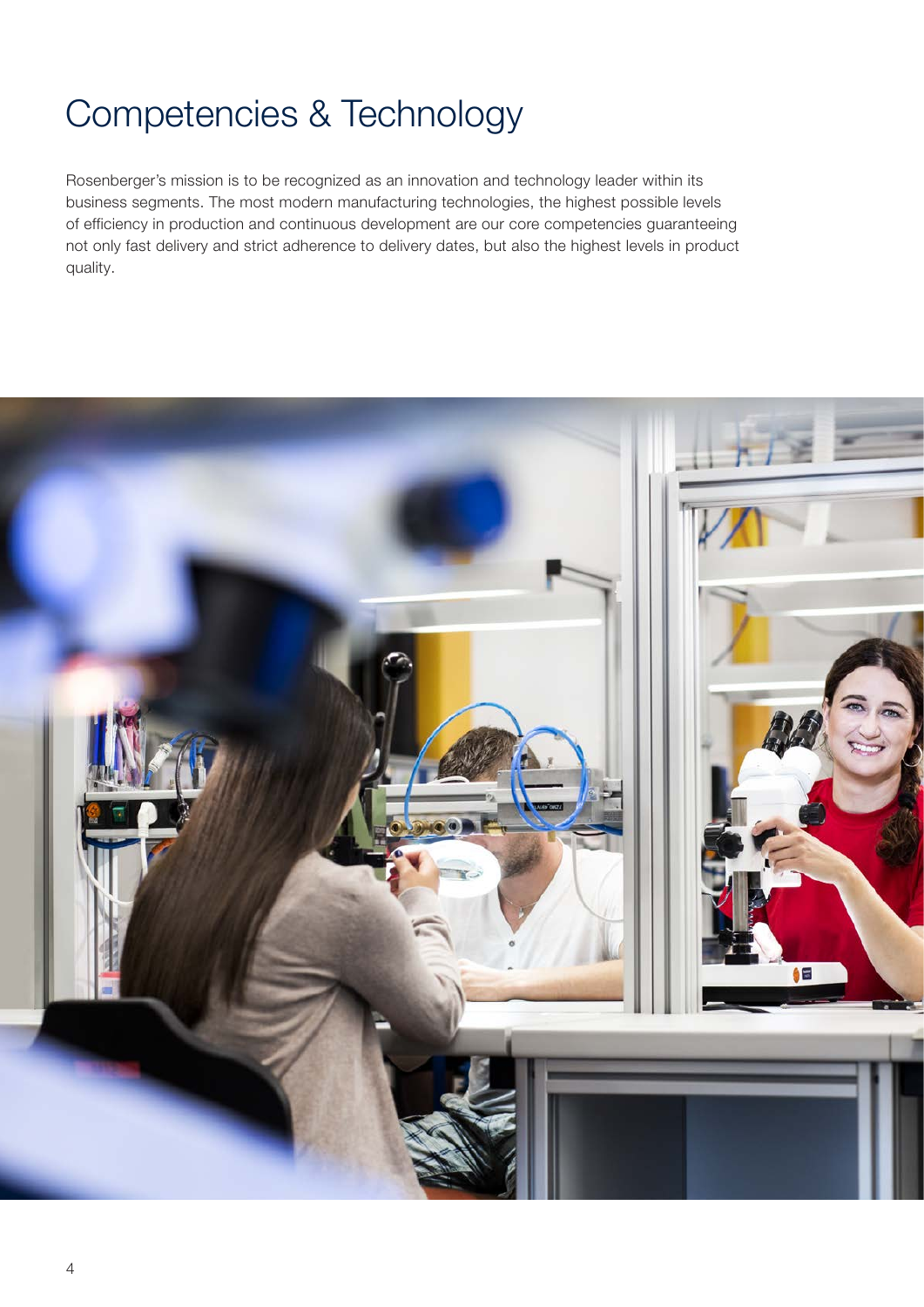

# Quality & Environment

Ensuring the optimum quality of products and services and taking responsibility for our environment are fundamental elements of Rosenberger's corporate philosophy.

Our approach to ensuring quality covers more than just the optimization of parts and products – it also includes the continuous improvement of all company processes: from product development, planning, procurement, production, sales, and logistics right through to environmental policy.

To summarize, we want to offer maximum benefits for our customers all over the world.

We aim to act in an environmentally conscious manner, use materials economically, protect natural resources, recycle, and ensure energy efficiency.

As we have continuously improved our processes and consistently applied our quality management systems, we have been awarded many certificates.

#### **Certifications**

- IATF 16949
- DIN EN 9100
- ISO 9001
- ISO 14001
- DaKKs accreditation according to DIN EN ISO 17025

Rosenberger has won a number of prestigious quality awards and prizes from several renowned customers and organizations for achieving its quality and environmental objectives.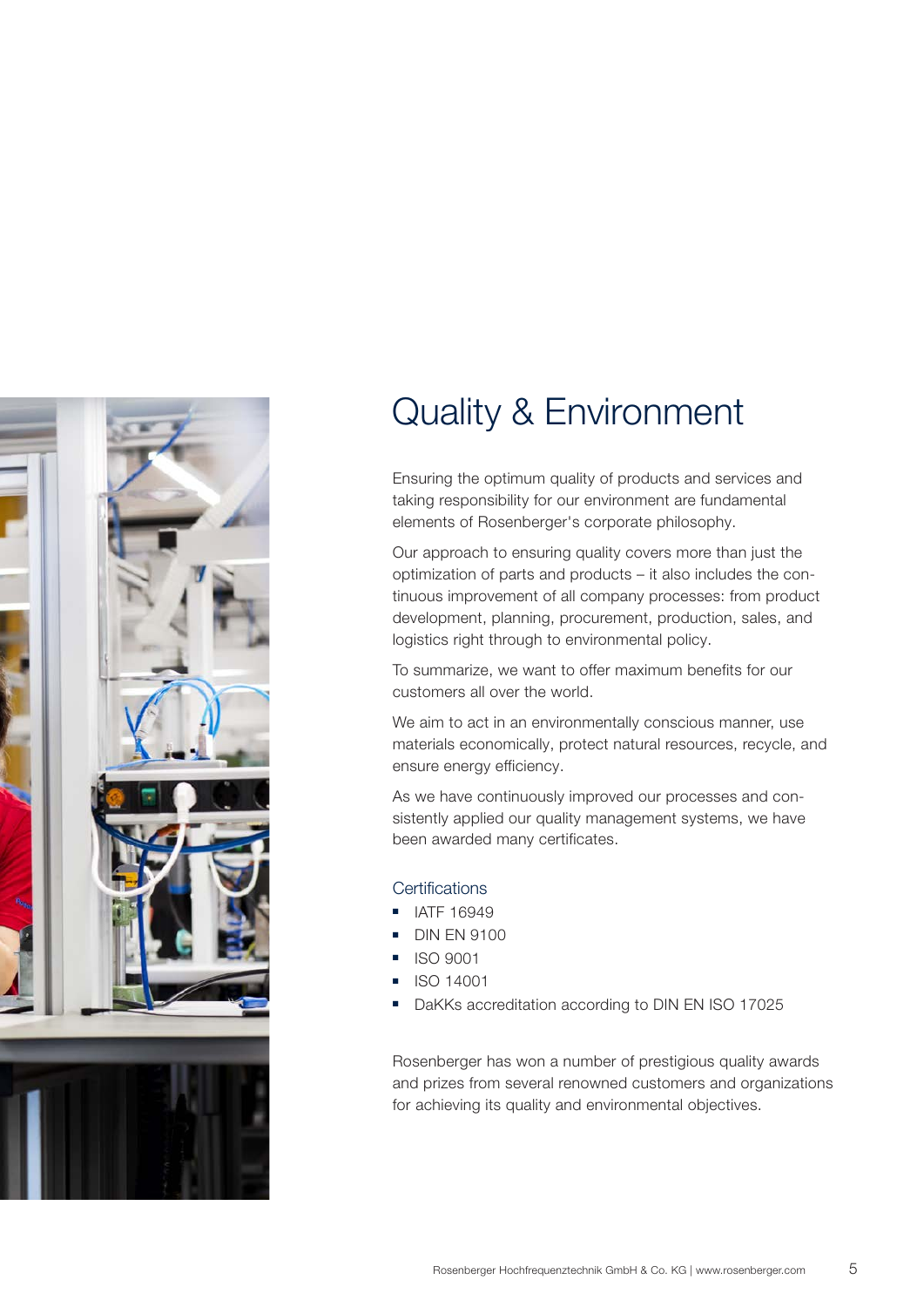# Magnetic Self-Mating Locking Systems

## Magnetic Self-Mating

Rosenberger has developed a locking system that offers an intelligent alternative to mechanical coupling connections. The magnetic self-mating connectors provide all common functions and are suitable for power and data transmission. Self-mating works as follows: When the plug is approaching the socket, it is attracted by the magnetic force and virtually slides into the socket by itself. This makes it efficient and comfortable handling and ensures a correct connection.

## Break-Away Function

This is designed to break the connection should the plug or cable be subjected to an acute tensile force (intentional or unintentional). It avoids the risk of injury to the user and damage to the connectors or devices. The deliberate removal of the plug is also fast and simple due to the break-away function.

### Perfect handling

- No risk of canting or similar
- Reliable connections even for hard-to-reach positions
- Forced disconnection causes no damage to connector or vehicle /device

### Applications

Magnetic connectors are suitable for the Light Electric Vehicles Industry (LEV), e.g. pedelecs, e-bikes, e-scooters and wheelchairs, for Unmanned Ground Vehicles (UGVs), e.g. robotics as well as drones.

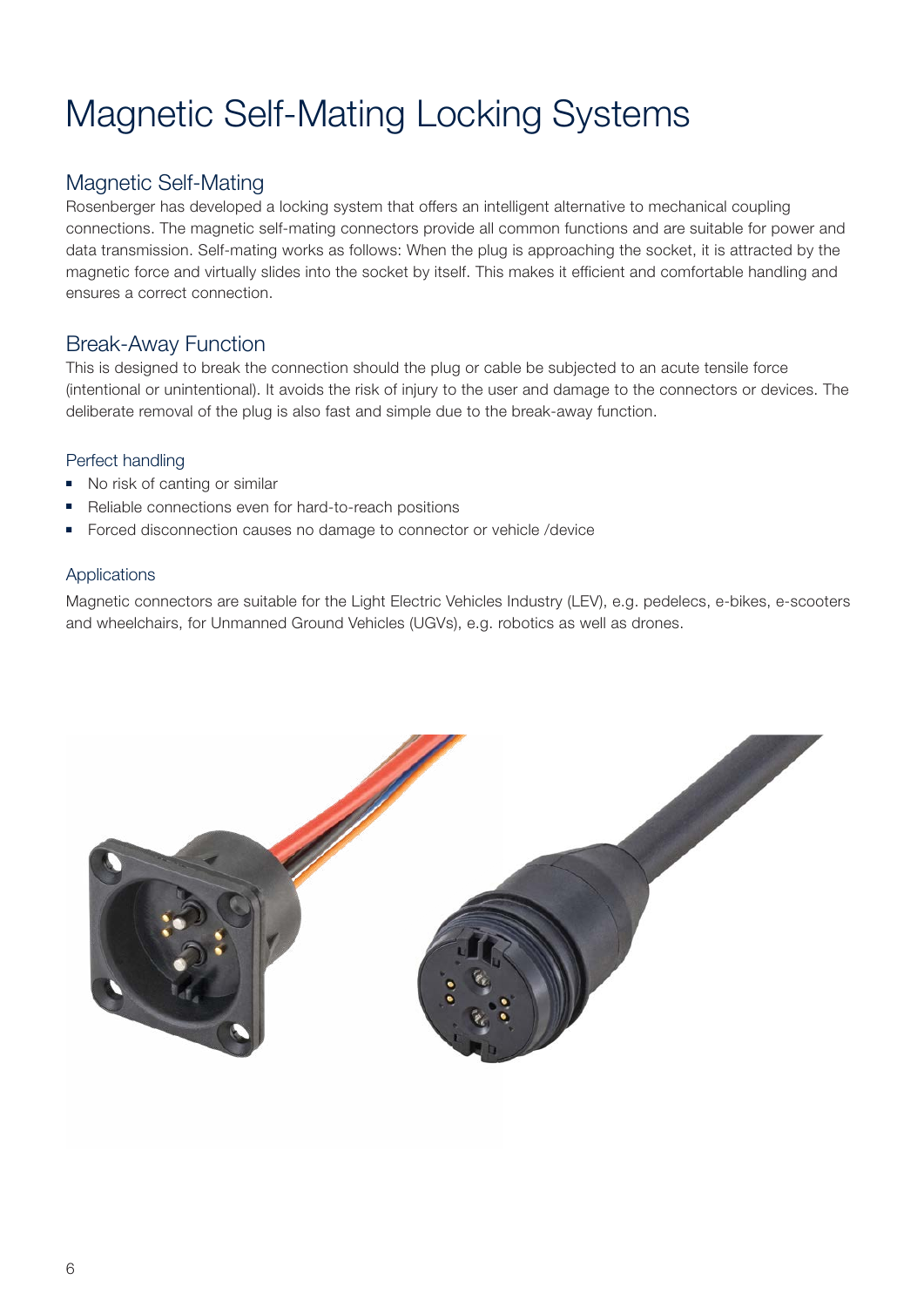# RoPD® – Rosenberger Power Data

# RoPD® Connectors – Exploring Generation LEV

RoPD® – Rosenberger Power Data Connectors with magnetic self-mating mechanism are purpose-designed for Light Electric Vehicles (LEV) including e-bikes, e-scooters and pedelecs. Providing fast and reliable magnetic connection, these are particularly suited to data communication and power transmission of voltages up to 60 V and current loads up to 40 A. The magnetic locking and precision self-mating capability prevents any accidental or forced disconnection from damaging the connector or the LEV. Furthermore, the high tolerance pin and socket design permits a large number of mating cycles.

The RoPD® connection system is ideal for many LEV connection applications – including battery changing and charging – where frequent connection and disconnection is required. The four data contacts and two power transmission pins make a hot-plug capability unnecessary as the data contacts activate the power following connection. For added flexibility the data contacts can be used as a BUS system with an additional supply voltage. Versions of the RoPD® system are also available for EnergyBus applications.

### **Benefits**

- Magnetic self-mating locking mechanism interface according Rosenberger RoPD® (European Patent No. EP1537632)
- 4 pins for data communication and 2 pins for power transmission
- 100 % self-location
- Shallow mounting depth
- Waterproof and robust
- Shock- and vibration proof
- UV-resistant
- Reliable contact pressure
- Zero-force mating
- High number of mating cycles

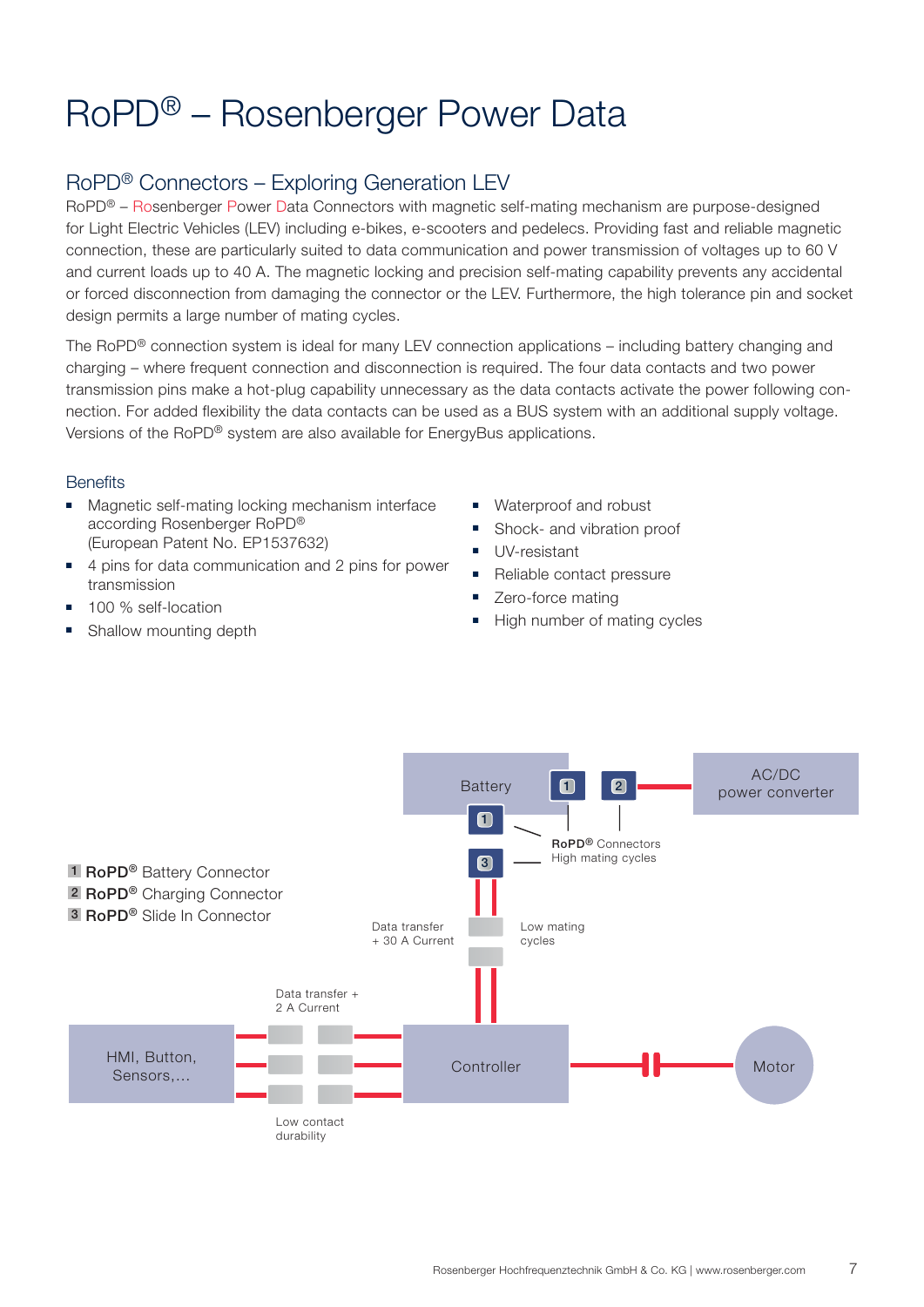## Product Portfolio

- Cable assemblies for different currents (10 A, 25 A, 30 A, 40 A) assembled with: RoPD® charging connector jack (straight or right angle) RoPD® battery panel plug (round or square) RoPD® slide-in panel jack (flexibly seated)
- PCB connectors
- Protection caps

#### Product Features

- Current (power pins): 10 A, 25 A, 30 A, 40 A
- Voltage (power pins): up to 60 V DC
- Temperature range -40 °C to +65 °C
- Mating cycles > 2500
- Waterproof (mated connection) IP67

### RoPD® Technical Data (Code M4 / C00x)

#### Applicable Standards

| Interface according to | Rosenberger RoPD® |
|------------------------|-------------------|
|                        |                   |

#### Electrical Data

| Voltage (power pins) | 60 V DC |
|----------------------|---------|
| Current (power pins) |         |
| C001-                | 10 A    |
| C003-                | 25 A    |
| C004-                | 30 A    |
| C006-                | 40 A    |
| Voltage (data pins)  | 12V     |
| Current (data pins)  | 2A      |

#### Mechanical Data

| Locking mechanism                           | magnetic self-mating  |
|---------------------------------------------|-----------------------|
| Mating cycles                               | > 2500                |
| Power pin wire cross section                |                       |
| C001-                                       | $1 \text{ mm}^2$      |
| C003-                                       | $2.5$ mm <sup>2</sup> |
| C004-                                       | $4 \text{ mm}^2$      |
| C006-                                       | $6 \text{ mm}^2$      |
| Mounting cut-out, male                      | Ø 25 mm               |
| Mounting depth (with/without fastener ring) | $20 \text{ mm}$       |

#### Environmental Data

| Temperature range          | $\vert$ -40 °C to +65 °C |
|----------------------------|--------------------------|
| IP class (plug unmated)    | <b>IP65</b>              |
| IP class (plug/jack mated) | IP <sub>67</sub>         |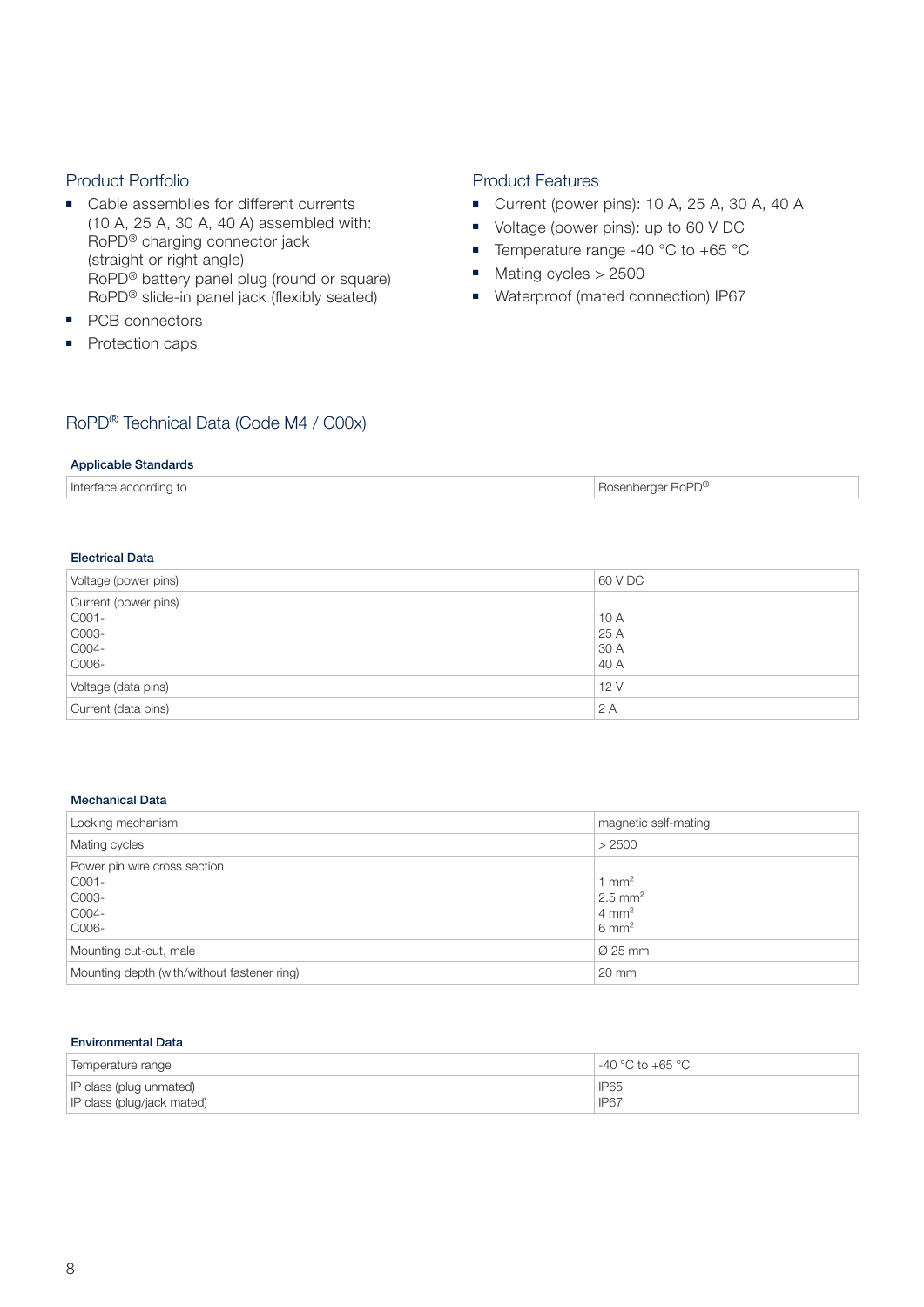## RoPD® Cable Assemblies

| Rosenberger No.         | <b>Max. Current Load</b> | Assembly incl. Connector                   |  |
|-------------------------|--------------------------|--------------------------------------------|--|
| $C001 - 04 - XXX - V^*$ | 10A                      | Charging connector jack straight           |  |
| $C003-03-xxxx-y*$       | 25 A                     |                                            |  |
| $C001 - 08 - XXX - y*$  | 10A                      | Charging connector jack right angle        |  |
| $C003-04-xxxx-y*$       | 25 A                     |                                            |  |
| COO1-A2- $xxx-y^*$      | 10 A                     | Slide-in panel jack straight round flange  |  |
| C003-A2- $xxx-v^*$      | 25 A                     |                                            |  |
| $C006-A2$ -xxx-y*       | 40 A                     |                                            |  |
| $C001 - 10 - XXX - y^*$ | 10 A                     | Slide-in panel jack straight 4-hole flange |  |
| C003-BB- $xxx-y^*$      | 25 A                     |                                            |  |
| $COO4-BB-XX-Y$          | 30 A                     |                                            |  |
| $C006-BB$ -xxx-y*       | 40 A                     |                                            |  |
| $C001 - 21 - XXX - y^*$ | 10 A                     | Battery panel plug straight round flange   |  |
| $C003-17-xxxx-y*$       | 25 A                     |                                            |  |
| $C006 - 17 - XXX - y*$  | 40 A                     |                                            |  |
| $C001 - 11 - XXX - V^*$ | 10 A                     | Battery panel plug straight 4-hole flange  |  |
| C003-B1- $xxx-y^*$      | 25 A                     |                                            |  |
| $COO4-B1-xxx-y$         | 30 A                     |                                            |  |
| $C006-B1-xxxx-y*$       | 40 A                     |                                            |  |
| 10.111111               |                          |                                            |  |

\* please fill in: xxx requested length in mm, y coding

Further or customized versions and codings on request

## PCB Connectors

| Rosenberger No. | Max. Current Load | Connector                        | Panel Piercing /<br><b>PCB Layout</b> |                             |
|-----------------|-------------------|----------------------------------|---------------------------------------|-----------------------------|
| M4S108-400B5-y  |                   | PCB panel straight 4-hole flange | MB 462                                |                             |
| M4S109-400B5-y  |                   | PCB panel round flange           | MB 462                                | $\mathcal{C}_{\mathcal{A}}$ |

#### Accessories

| Rosenberger No. | <b>Description</b>                 |  |
|-----------------|------------------------------------|--|
| M4Z003-000      | Protection cap for plug connectors |  |
| 170-108-00000   | Protection cap for jack connectors |  |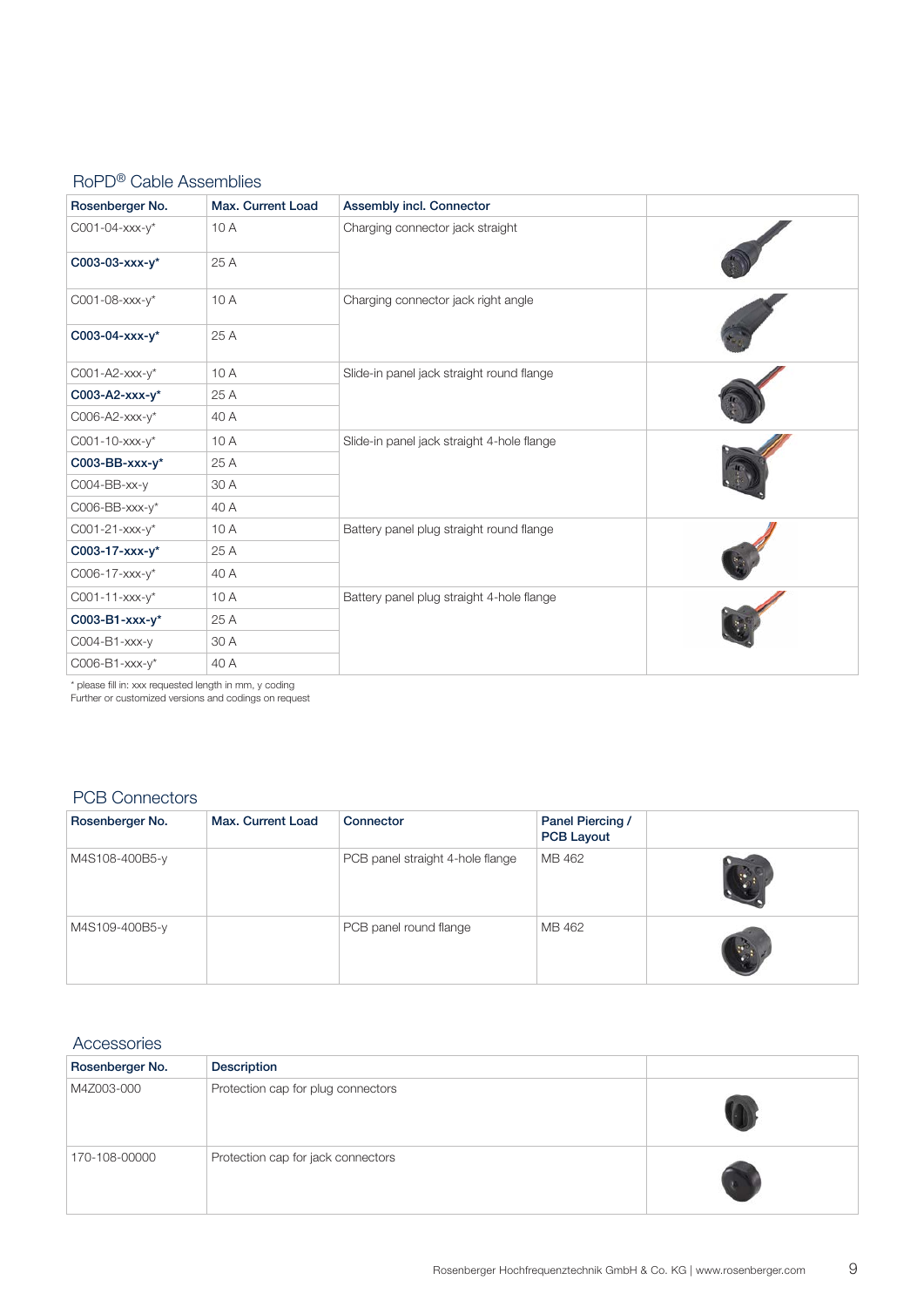# RoDC – Rosenberger Data Connector

RoDC connectors and cable assemblies are EMC protected and waterproof solutions in smallest dimensions and can be used in various LEV's, e. g. in modern e-bikes or scooters. The contact system conforms to automotive standards.

### Connector Features

- RoDC connectors (plug and jack)
- Inline connection designed for EMC
- Dust and water resistance
- Vibration and shock resistance
- Cost effective
- Compact design very low space requirements max. Ø 7 mm
- Contact system tested according to automotive standards
- Innovative snap-on system

#### Cable Features

- Symmetrically constructed twisted pair cable for an excellent EMC –  $4 \times 0.35$  mm<sup>2</sup> wires
- Insulation TPE, Jacket TPU

#### Applications

■ RoDC connectors and cable assemblies are designed especially for LEV's, e.g. e-bikes

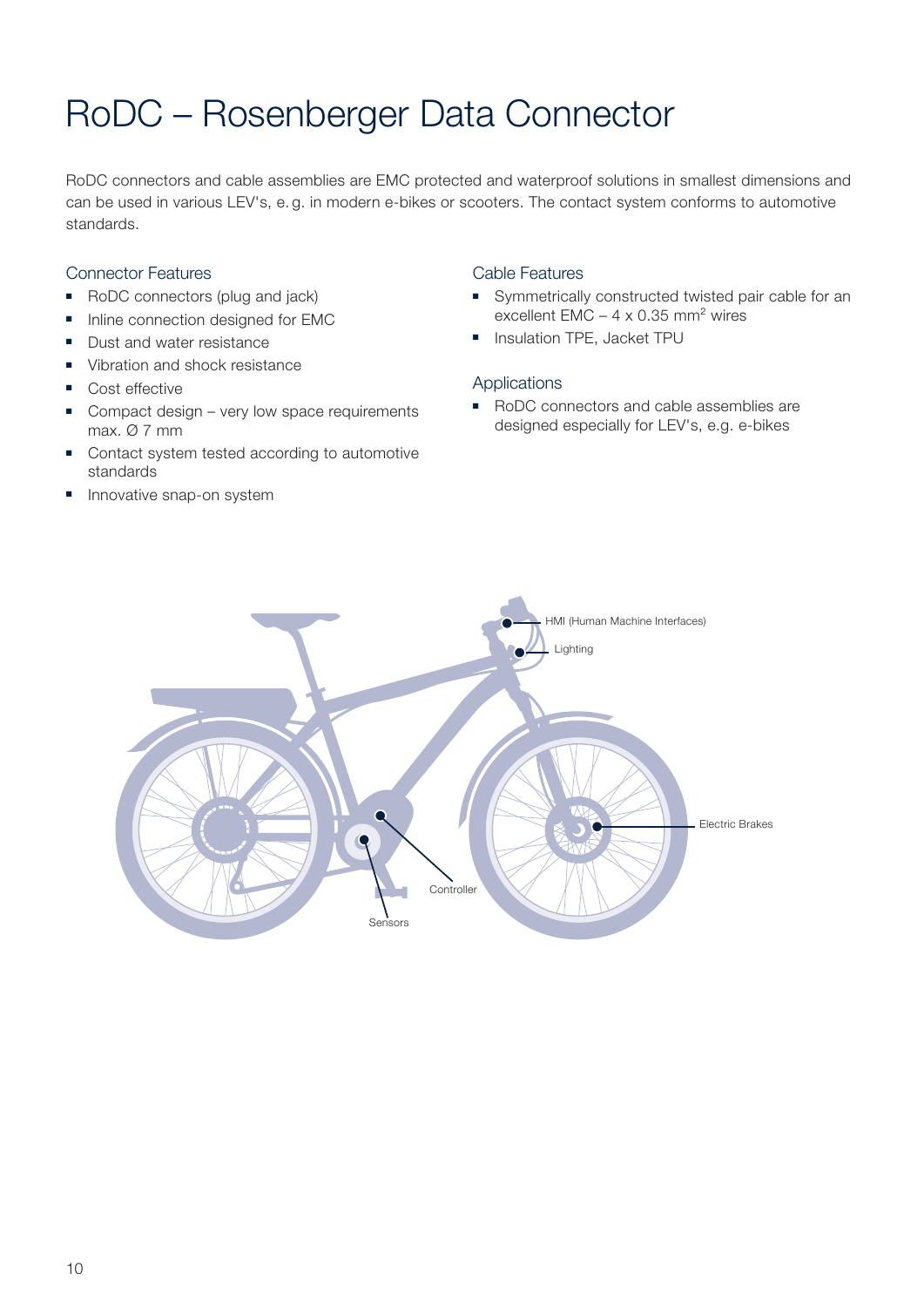### RoDC Technical Data

#### Applicable Standards

| Interface according to | RoDC - Rosenberger Data Connector RN_082-01 |
|------------------------|---------------------------------------------|
|                        |                                             |

#### Electrical Data

| Cable impedance             | $120 + 120$                     |
|-----------------------------|---------------------------------|
| Insulation resistance       | $\geq 1 \times 10^3$ M $\Omega$ |
| Working voltage             | $12 V$ rms                      |
| Current capacitiy (per pin) | $< 2$ A DC                      |

#### Mechanical Data

| Mating cycles       | > 25        |
|---------------------|-------------|
| Engagement force    | $\leq 20 N$ |
| Disengagement force | $\geq 30$   |
| Locking mechanism   | snap-on     |

#### Environmental Data

| Temperature range | $-40$ °C to +65 °C |
|-------------------|--------------------|
| IP class (mated)  | <b>IP67</b>        |
| RoHS              | compliant          |

### RoDC Product Portfolio

| Rosenberger No. | Description                                                      |  |
|-----------------|------------------------------------------------------------------|--|
| $LAL-001-xxxx*$ | Cable assembly 0.35 mm <sup>2</sup><br>1 x RoDC connector male   |  |
| $LAL-002-xxx*$  | Cable assembly 0.35 mm <sup>2</sup><br>1 x RoDC connector female |  |
| E2S102-400X5    | PCB connector male                                               |  |

\* please fill in: xxx requested length in mm







Status January 2020 – Technical modifications and errors excepted. Similar images.